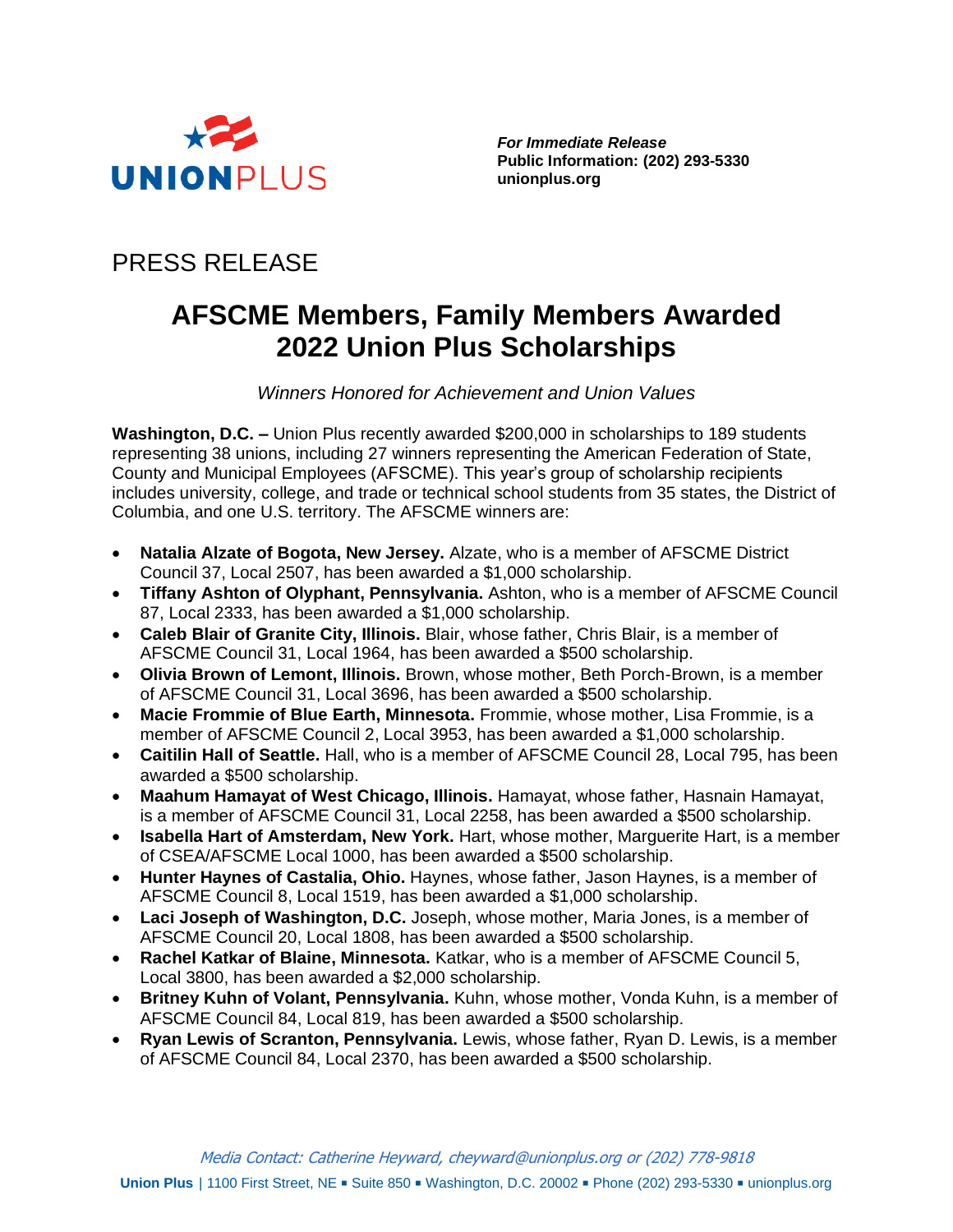- **Sarah Lira of Woodson, Illinois.** Lira, whose legal guardians, Mitchell Smith and Courtney Smith, are members of AFSCME Council 31, Locals 3549 and 805, respectively, has been awarded a \$4,000 scholarship.
- **Emilee Little of Chemung, New York.** Little, whose mother, Marie Little, is a member of CSEA/AFSCME Local 1000, has been awarded a \$1,000 scholarship.
- **Kayla Marold of Central Falls, Rhode Island.** Marold, who is a member of AFSCME Council 93, Local 1489, has been awarded a \$1,000 scholarship.
- **Samantha Martinez of Wailuku, Hawai`i.** Martinez, whose mother, Kristy Bugtong, is a member of HGEA/AFSCME Local 152, has been awarded a \$500 scholarship.
- **Tanzania Merriweather of Martinsburg, West Virginia.** Merriweather, who is a member of AFSCME Council 3, Local 3661, has been awarded a \$550 scholarship.
- **Kesiah Philpot of Stansbury Park, Utah.** Philpot, whose father, Jerry Philpot, is a member of AFSCME Local 1004, has been awarded a \$550 scholarship.
- **Gianna Pozzi of Spring Valley, Illinois.** Pozzi, whose mother, JoAnn Pozzi, is a member of AFSCME Council 31, Local 2615, has been awarded a \$550 scholarship.
- **Carson Robb of Kaysville, Utah.** Robb, who is a member of AFSCME Local 1004, has been awarded a \$4,000 scholarship.
- **Alena Scott of Hamilton, Ohio.** Scott, whose mother, Yvette Scott, is a member of OAPSE/AFSCME Local 4, has been awarded a \$550 scholarship.
- **Elise Slaughter of Arverne, New York.** Slaughter, whose mother, Michelle Louis-Juste, is a member of AFSCME District Council 37, Local 372, has been awarded a \$550 scholarship.
- **Nellani Sullivan of Carmi, Illinois.** Sullivan, whose father, James Bryan Sullivan, is a member of AFSCME Council 31, Local 3775, has been awarded a \$550 scholarship.
- **Savannah Talley of Grants Pass, Oregon.** Talley, whose mother, Sarah Talley, is a member of AFSCME Council 75, Local 2619, has been awarded a \$1,000 scholarship.
- **Lindsay Tebeck of Walla Walla, Washington.** Tebeck, who is a member of AFSCME Council 2, Local 1191, has been awarded a \$500 scholarship.
- **Giovanni Verdi of Medford, New York.** Verdi, whose mother, Jessica Verdi, is a member of CSEA/AFSCME Local 1000, has been awarded a \$550 scholarship.

"We are continually impressed by the resilience of our scholarship applicants as students across the United States have faced ongoing challenges during the COVID-19 pandemic," Union Plus President Mitch Stevens said. "This year's 189 Union Plus Scholarship winners are as extraordinary as ever, and we are very glad to help support them as they continue their educations."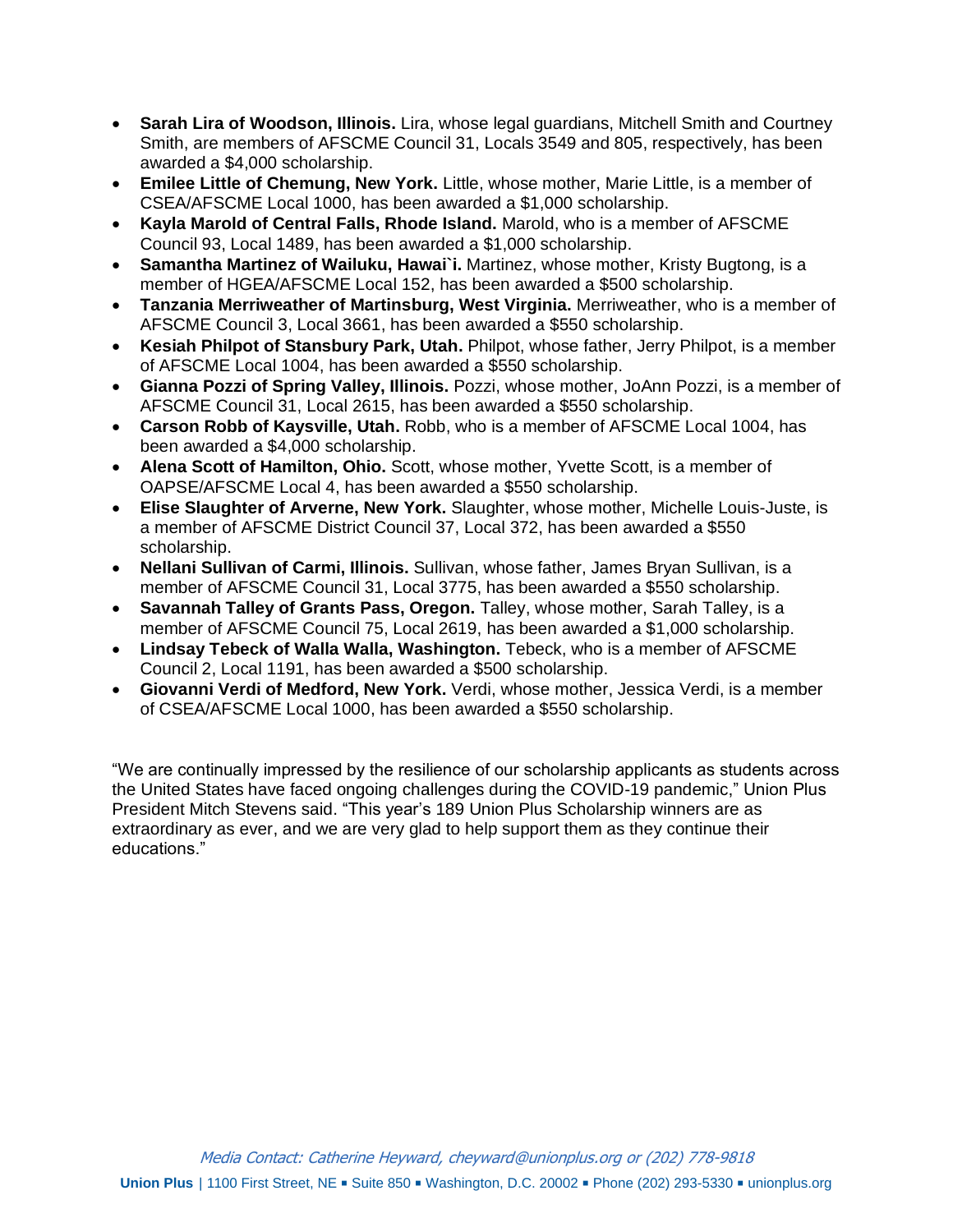## **Meet Some of the 2022 AFSCME Honorees**

#### **Natalia Alzate**

*Sister Claire Tynan School of Nursing, Englewood Cliffs, New Jersey LaGuardia Community College, Long Island City, New York: Associate of Applied Science (2021)*

Natalia is in the Holy Name Medical Center Sister Claire Tynan School of Nursing Registered Nurse (RN) program and expects to complete her degree in June 2023. Thereafter, she plans to pursue an accelerated bachelor's degree and gain the nursing experience necessary to enter a nursing graduate degree program. Natalia has been a Fire Department of New York (FDNY) rescue paramedic since September 2015. She has received several FDNY honors, including a citation for a meritorious act from a 911 call that involved a mother and child in critical condition.

"This job has been one of the most purposeful employments to date due to the number of positive experiences I have been afforded with the public," Natalia said. "I have received extraordinary training that I have used in critical situations when seconds count. I am indebted and grateful to so many wonderful mentors that have shared their learned experiences. It is a dynamic job that requires one be proactive, self-motivated, and always willing to learn."

*Activities and honors: AFSCME Local 2507 election committee; FDNY Foundation 2020 Calendar of Heroes; FDNY save pins*

*Volunteerism: American Youth Soccer Organization*

#### **Tiffany Ashton**

*Luzerne County Community College, Nanticoke, Pennsylvania*

Tiffany is in Luzerne's nursing program and expects to complete her associate degree in June 2024. She is a certified nursing assistant (CNA) at the Gino J. Merli Veterans' Center in Scranton, Pennsylvania, where she has worked for 19 years. Tiffany is pursuing her childhood dream of being a registered nurse (RN). She is a single mother of four children, two of whom have graduated college and another who has special needs. "Growing up, I dreamed of being a college-educated person," Tiffany said. "I have been so grateful for being able to have the honor of working for the Department of Veterans Affairs. I've learned from the veterans for whom I provide daily care what it truly means to be blessed."

Dawn Mead, an RN and assistant director of nursing at the Merli Veterans' Center, said Tiffany will be a dedicated nurse and an asset to her future employer. "Tiffany has shown through her work that she is dedicated and caring to her residents and meticulous in her duties as a CNA," Mead said. "She shows great knowledge and drive in her career, and I am sure that she will be a wonderful nurse. Tiffany is truly a person that wants to make a difference in people's lives."

*Other employment: Dunmore [Pennsylvania] Health Care Center; The Jewish Home of Eastern Pennsylvania, Scranton*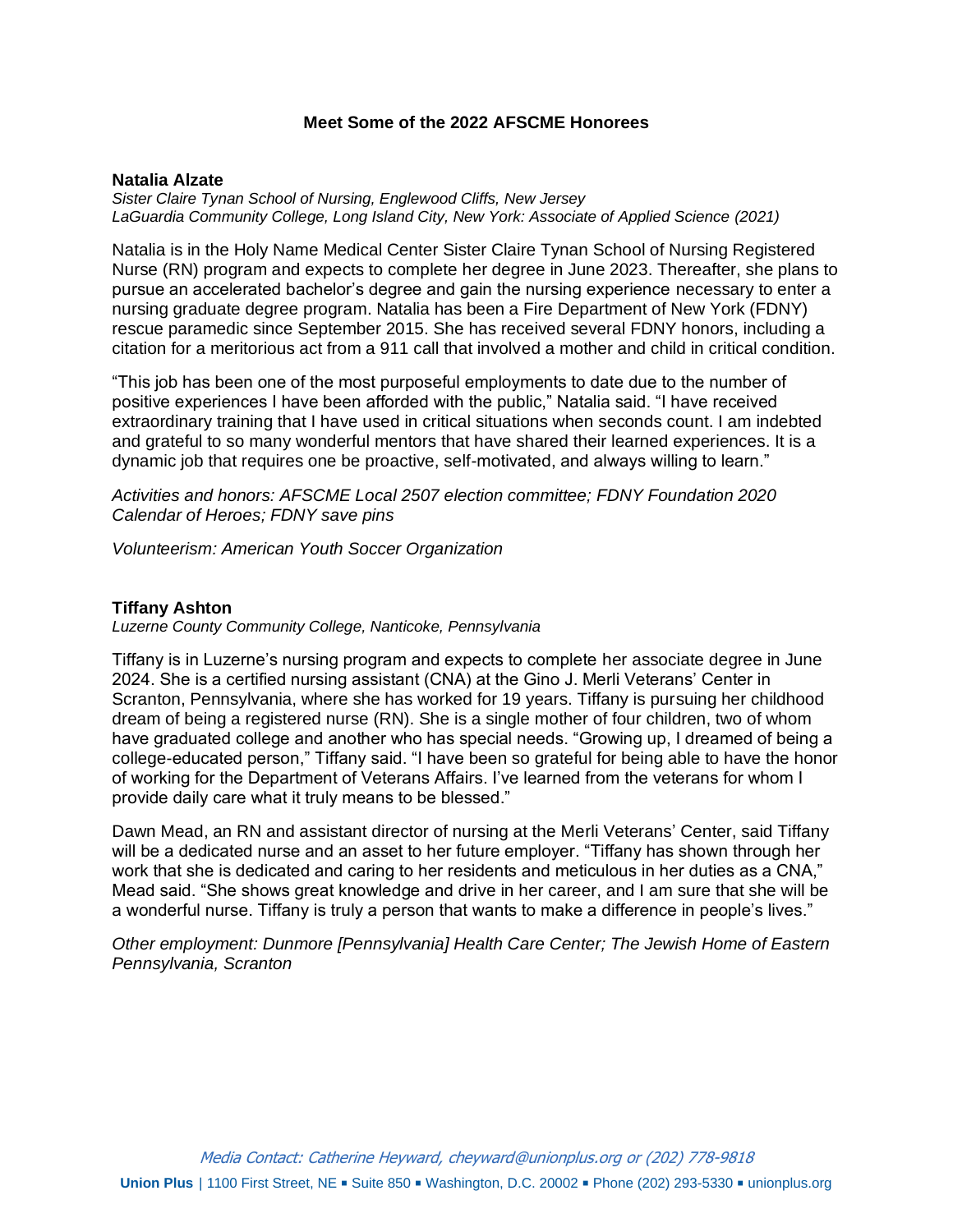## **Maci Frommie**

*Blue Earth [Minnesota] Area (BEA) High School (2022)*

Maci plans to enter the cardiac sonography associate degree program at Southeast Technical College in Sioux Falls, South Dakota, this fall. She hopes to become a traveling sonographer, combining her long-held passions of working in health care and travel. Maci was a front desk receptionist at Blue Earth Clinic, part of the United Hospital District network, from November 2019 to April 2021. She said the job taught her responsibility and compassion while helping her get connected in the medical profession.

Maci's mother, Lisa Frommie, is a member of the AFSCME Local 3953 contract negotiation team and previously served as local secretary, treasurer, vice president, and president. "My mom strongly believes that being an active AFSCME member and taking on leadership roles within her union has helped her have a better understanding of how important the union is to the employees it represents," Maci said. "Another positive aspect of being an AFSCME member is the relationships my mom has formed with her coworkers and fellow union members."

*Activities and honors: National Honor Society; National FFA Organization BEA officer; BEA varsity volleyball captain*

*Volunteerism: church mission trips; homeless shelters; soup kitchens*

## **Hunter Haynes**

*Margaretta High School (MHS), Castalia, Ohio (2022)*

Hunter plans to enter the diesel and truck technology program at Lincoln College of Technology in Indianapolis this fall. His goal is to earn a master certification in diesel technology. Hunter is currently a mechanic at Erie Blacktop Inc. as part of the Jump Start program through the Erie Huron Ottawa Vocational Education (EHOVE) Career Center in Milan, Ohio. He previously was a yard laborer for a local general contractor specializing in commercial construction. Hunter is thankful for his father's AFSCME membership. "Unions are only as strong as their members and officers," Hunter said. "Unions as a whole have helped shape America."

Taylor Burns, an intervention specialist at the EHOVE Career Center, has been impressed by the ways in which Hunter has overcome hardships and taken constructive criticism over the past three years. "When I first met Hunter, he was immature and didn't have much confidence in himself. Now, he is a completely different person and strives to be a positive role model for underclassmen," Burns said. "Hunter is talented, caring, intuitive, dedicated, and focused in his pursuits. He is the type of student teachers want to have in their classes."

*Activities and honors: EHOVE Drug Free Leaders; Erie Challengers 4-H officer; MHS varsity football captain; MHS varsity track and field; Lincoln Technology Scholar; EHOVE Diesel Student of the Nine Weeks*

*Volunteerism: Wightman Wieber Kids Fest; various community service projects*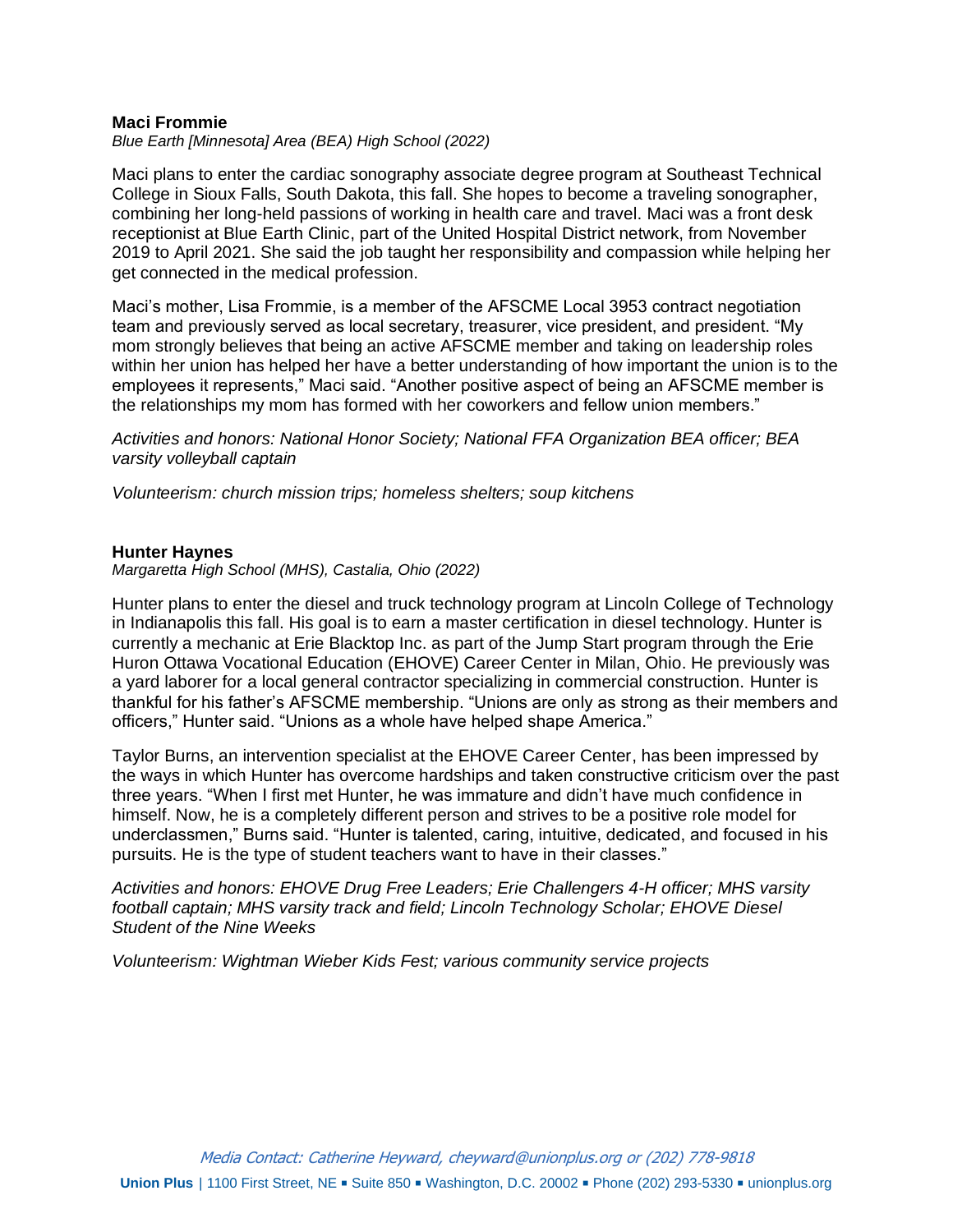## **Rachel Katkar**

*Hamline University, St. Paul, Minnesota: Master of Arts in Education (2022) St. Olaf College, Northfield, Minnesota: Bachelor of Arts, biology (2006) Mounds Park Academy, St. Paul, Minnesota (2002)*

Rachel plans to enter the Master of Fine Arts (MFA) in Creative Writing program at the University of Minnesota (UM) Twin Cities this fall. She currently is an executive office and administrative services professional in the UM School of Dentistry. Previously, Rachel worked in undergraduate admissions and enrollment management at Hamline, and she was a science faculty member and residence hall parent at The Masters School in Dobbs Ferry, New York. Rachel's dream is to study, write, collaborate, and teach in the MFA in Creative Writing program. She has been accepted to several writing intensive programs, and she was one of 20 selected for the National Afterschool Matters Fellowship through Wellesley College in Massachusetts and the National Writing Project (2015-2017). Rachel has three writing projects underway that she hopes to complete during her time in the MFA program.

AFSCME Local 3800, which Rachel joined in March 2021, provided a path for her to get involved in the labor movement. She is a part of the member action team and chair of the education committee. "I work to engage and involve as many people as possible within our union work," Rachel said. "Many of the wins that came out of our recent bargaining were due to the actions we took. We have our AFSCME family to lift us up and support each other as we strive for better working conditions.

*Activities: Northstar Fellow, Augsburg University Center for Democracy and Citizenship (2014- 15); Hamline University Orchestra guest cellist and trumpeter*

*Volunteerism: Greater Twin Cities Youth Symphonies; St. Paul Public Schools Community Education in Minnesota; YMCA of the Greater Twin Cities; Science Museum of Minnesota*

## **Sarah Lira**

*Glenwood High School (GHS), Chatham, Illinois (2022)*

Sarah will begin college this fall and plans to pursue a career in international affairs. Although she has not decided on an academic major, she plans to take classes that will assist her professional ambitions such as multiple language courses. Last summer, Sarah participated in First Star Summer Immersion, a college preparation program for students in foster care. "Looking back, I have been granted a multitude of opportunities along the path of my struggles, especially regarding my education," Sarah said. "Though there are not many things the system promises you, there is hope for financial support in such an unstable life where we kids have not been given the time to truly think about our futures."

GHS English department coordinator Tracy L. Altman taught Sarah's freshman honors English and junior AP English language and composition classes. She said Sarah is an exceptional student who will always help others overcome obstacles and find success. "Sarah is a leader who analyzes situations and is careful not to take action without a purpose and a plan," Altman said. "She has a way of putting people at ease and truly listens to them when they speak. She is widely recognized by students and faculty as outstanding in every sense of the word and will be successful in any field of study she chooses to embrace."

*Activities and honors: GHS Key Club; GHS Social Justice Club; GHS varsity tennis, cheerleading; First Star Summer Immersion certificate of achievement* 

*Volunteerism: Light Up the Park; GHS Freshman Boot Camp*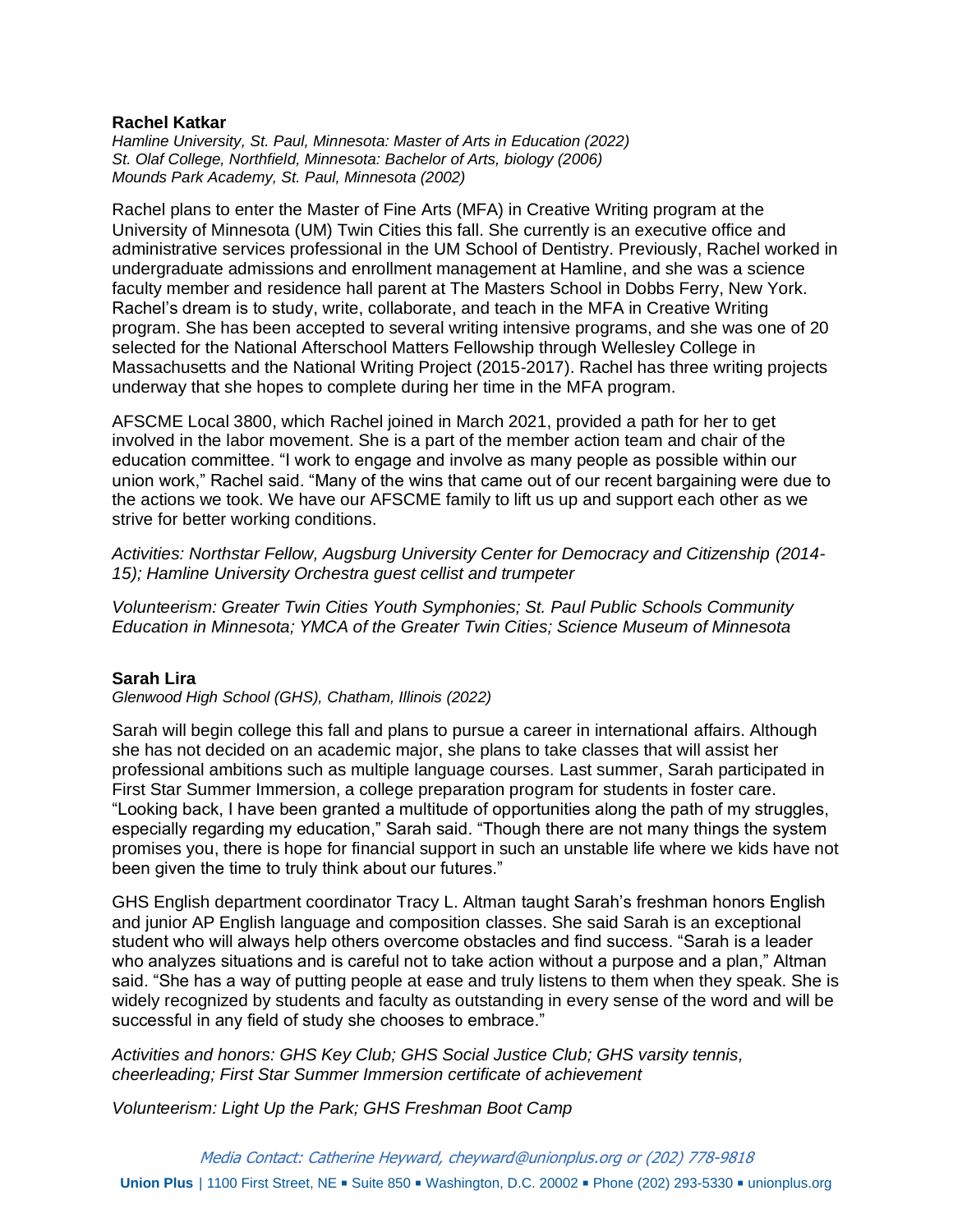## **Emilee Little**

*Corning [New York] Community College (CCC) Waverly [New York] High School (WHS) (2021)*

Emilee is pursuing an Associate of Applied Science in Nursing and expects to complete the degree in May 2023. Thereafter, she hopes to seek licensing as a registered nurse (RN) and pursue a Bachelor of Science in Nursing. Her interest in the nursing field stems from her desire to support her community and its development. Emilee was part of a select group from six area high schools to participate in the New Visions Honors Academy Health Careers Exploration program during her senior year. She was a dietary aide at the Arnot Ogden Medical Center in Elmira, New York, last fall, and the experience confirmed her career choice.

Elizabeth Woodard, an instructor at New Visions Health Careers Honors Academy, said Emilee has been a standout student who successfully collaborates with others. "Emilee is a catalyst for change, and her commitment to be her best and give her best are commendable," Woodard said. "Emilee demonstrates leadership, integrity, and a strong work ethic. She is focused and motivated to achieve her very best in all aspects of her life."

*Activities and honors: Katherine P. Kerrigan Scholar; CCC Leadership Academy; CCC dean's list; CCC varsity volleyball; HOSA – Future Health Professionals; National Technical Honor Society; WHS varsity volleyball*

*Volunteerism: Elmira Youth Court*

## **Kayla Marold**

*Roxbury Community College (RCC), Boston Coventry [Rhode Island] High School (CHS) (2010)*

Kayla is a nursing student at RCC and expects to graduate in May 2023. She is an emergency room technician and certified nursing assistant (CNA) at Boston Medical Center (BMC). Kayla said working with her current colleagues inspired her to return to school in pursuit of becoming a registered nurse. "I am passionate about becoming a nurse because I know it is my true calling," she said. "I understand that it will not be an easy career path, but the ability to make positive changes in the lives of others is worth it."

Kayla, who previously worked at a non-unionized hospital, said being an AFSCME member is an honor and that she would no longer be comfortable working as a non-union member. "When I first started working at Boston Medical Center, I felt treated with the utmost respect by everyone," Kayla said. "AFSCME has fought for fair and equal wages, and the insurance package is excellent. The relief of knowing your job is going to ensure you have access to quality health care is a different kind of relief. Being part of a union captures respect, camaraderie, and making sure our own are taken care of in a fair way."

*Activities and honors: BMC Emergency Medicine Leadership Advisory Council; BMC Health Equity Committee; BMC Unit Based Council; CHS Community Service Award; CHS Most Conscientious Award*

*Volunteerism: The Humane League; American Heart Association Heart Walk; Boston Cares; Haiti earthquake relief bake sale*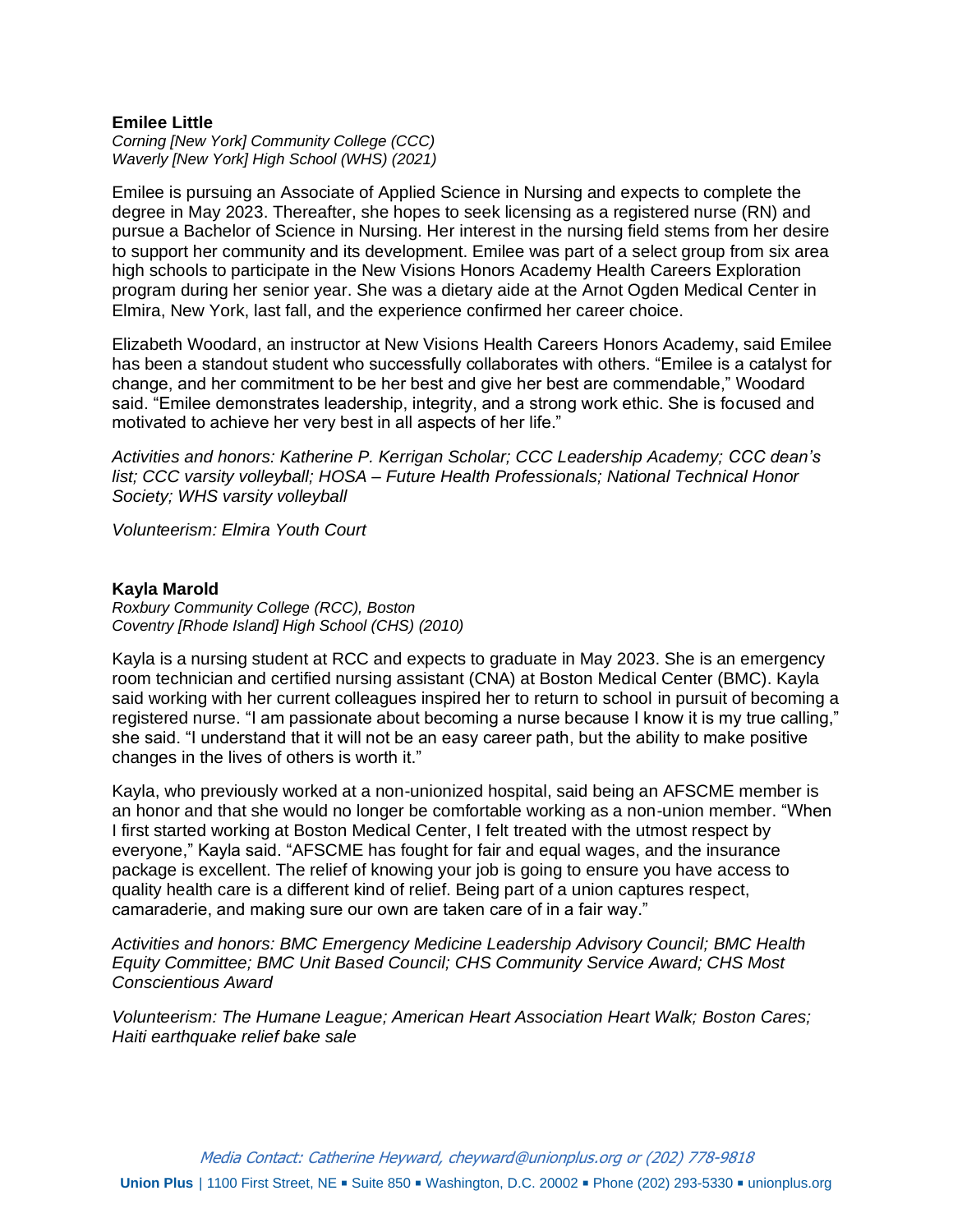## **Carson Robb**

*Brigham Young University (BYU), Provo, Utah: Bachelor of Science, political science (2021) Davis High School (DHS), Kaysville, Utah (2017)*

Carson will be a first-year student at George Washington (GW) University Law School this fall. His experience joining, participating, and organizing with AFSCME Local 1004 motivated Carson to study labor law, and he aspires to work in the U.S. Department of Labor. Carson is a judicial assistant in the 4th District Court of Utah, and he was a finance and fundraising lead for the 2020 Utah House of Representatives campaign of Fatima Dirie. He was ordained as a high priest in the Church of Jesus Christ of Latter-day Saints last year. Carson was assistant to the president of the Georgia Macon Mission (2017-2019), and he has been chaplain for the Sons of the American Legion Post 27 since 2016.

Carson immediately joined AFSCME upon beginning to work as a judicial assistant despite union membership being rare in Utah. "Unionizing has given me a needed sense of empowerment within my workplace," he said. "Joining AFSCME provided me the resources and organizing skills necessary to be able to talk with my coworkers about wages in a mature and appropriate manner. Through educating, organizing, and empowering, unionizing has changed my perspective of the working world."

*Activities and honors: GW Law Scholar; Utah Society Sons of the American Revolution genealogist and historian; BYU Family History Library lead student genealogist (2019-2021); Students Against Electronic Vaping (SAEV) founder, president; U.S. Senate Youth Program 2017 Utah Senator; National Society of the Daughters of the American Revolution 2021 National Excellence Award for Historic Preservation; 2020 Utah Public Health and Safety Award* 

## **Savannah Talley**

*Rogue River [Oregon] Junior Senior High School (RRJSHS) (2022)*

Savannah, who was among the top students in her RRJSHS graduating class, will attend Rogue Community College in Grants Pass, Oregon, this fall. She plans to transfer to Lynn Benton Community College in Lynn County, Oregon, the following year to finish her Associate of Applied Science in medical imaging while working as a certified nursing assistant as part of an externship. Savannah aspires to be a diagnostic imaging technician. "I have done my research and have a goal for myself," she said. "I am a good student and plan to be an amazing diagnostic imaging technician."

RRJSHS teacher Kelly J. Gibson said Savannah is an intelligent and insightful scholar who is kind, persistent and determined to not let the chaos of the world slow her down. "Savannah's critical thinking skills are among the top in her class, and she is a pleasure to teach," Gibson said. "It has been inspiring to watch the rather shy, introverted girl she was emerge as a force who must be reckoned with. Her friendships with peers, the respect she has from the staff, and the relationships she has built in the community speak directly to the strength of her character."

*Activities and honors: National Honor Society; National FFA; RRJSHS softball, volleyball*

*Volunteerism: Head Start; youth soccer coach; various community outreach projects*